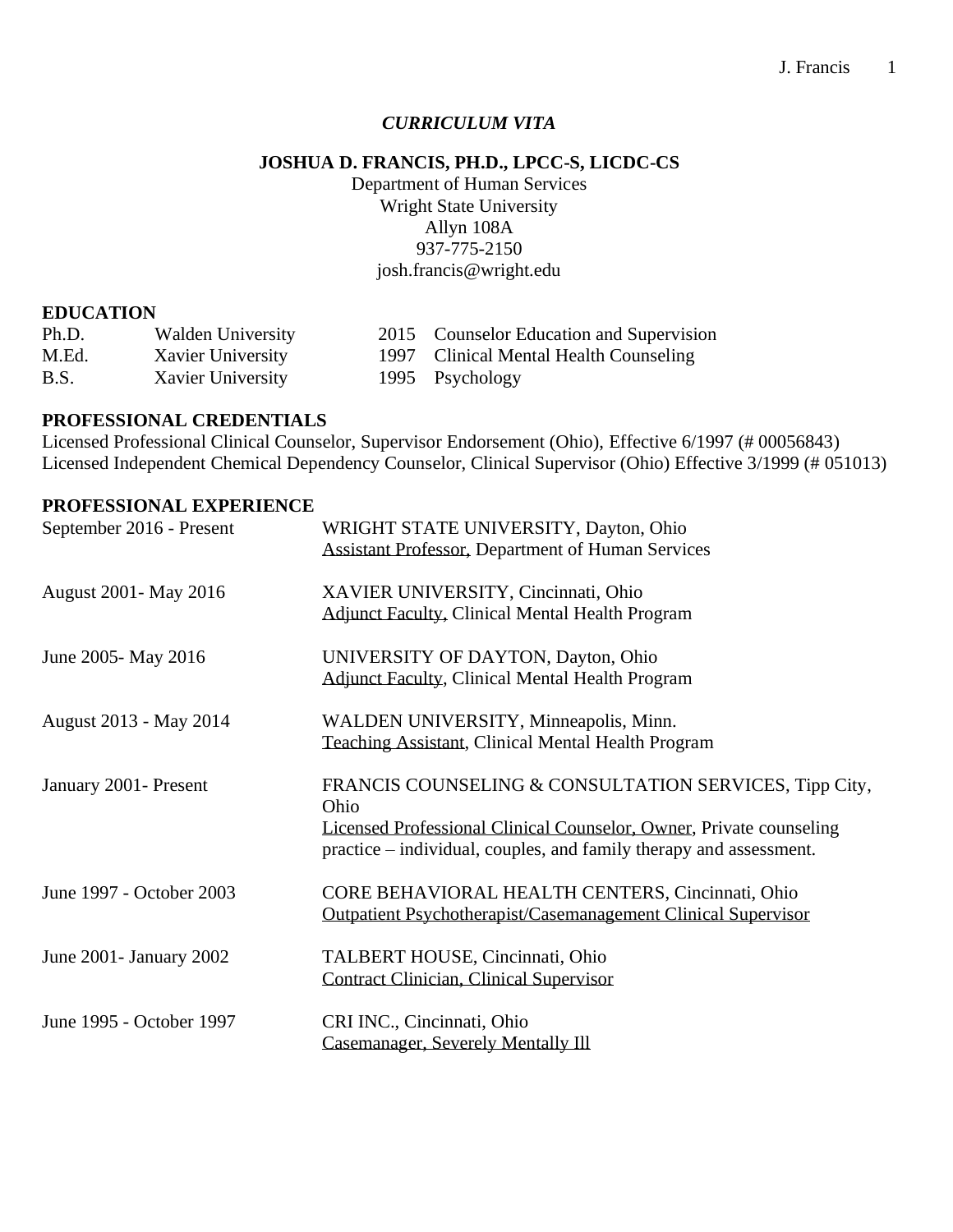## **PROFESSIONAL MEMBERSHIPS**

American Counseling Association Ohio Counseling Association Miami Valley Counseling Association International Association of Marriage and Family Counseling Association of Counselor Education and Supervision North Central Association of Counselor Education and Supervision Association for Humanistic Counseling Association for Creativity in Counseling

## **TEACHING**

## • **Courses Taught at Wright State University**

CNL 6020 Techniques of Counseling CNL 7230 Assessment and Evaluation in Counseling CNL 7270 Counseling for Lifespan Development CNL 8650 Individual and Group Practicum CNL 8670 Internship

**Advising at Wright State University**

Advise Clinical Mental Health Program graduate students (Spring, 2016 to present)

## **Guest Lectures**

Presented by invitation to teach WSU ASL students: Understanding Vicarious Trauma and Taking Care of the Self: Imperatives for Interpreters

Presented by invitation to teach WSU Internship class: Ethical Responses to Court Testimony and Expert Witness.

Presented by invitation to teach WSU Diagnosis class: The Counselor as Assessor: Imperatives for Accurate and Holistic Diagnosis.

Presented by invitation to teach University of Dayton Class: Ethical Responses to Court Testimony and Expert Witness.

Presented by invitation to teach WSU Human Sexuality Class: The Primal Human: Apply Evolutionary Theory to Human Sexuality

Presented by invitation to teach WSU Diagnosis Class: Anxiety Disorder

# **SCHOLARSHIP**

## • **Chapters in Books**

- **Francis, J. D**., & Neyland-Brown, L. (2018). Child and adolescent influences on the family. In Flamez, B., & Hicks, J. (Eds*.). Marriage, couple, and family therapy* (pp. 517-542). Cognella Academic Publishing
- Flamez, B., King, J.H., & **Francis, J. D.** (2015). Conceptualizing DSM-5 disorders in children and adolescents. In B. Flamez (Ed.), *Diagnosing and treating children and adolescents: a guide for mental health professionals* (pp. 3-27). Hoboken, NJ: Wiley & Sons.
- **Francis, J. D.**, & Haddock, L. (2015). Effective strategies for assessing DSM 5 disorders. In B. Flamez (Ed.), *Diagnosing and treating children and adolescents: a guide for mental health professionals* (pp. 28-54). Hoboken, NJ: Wiley & Sons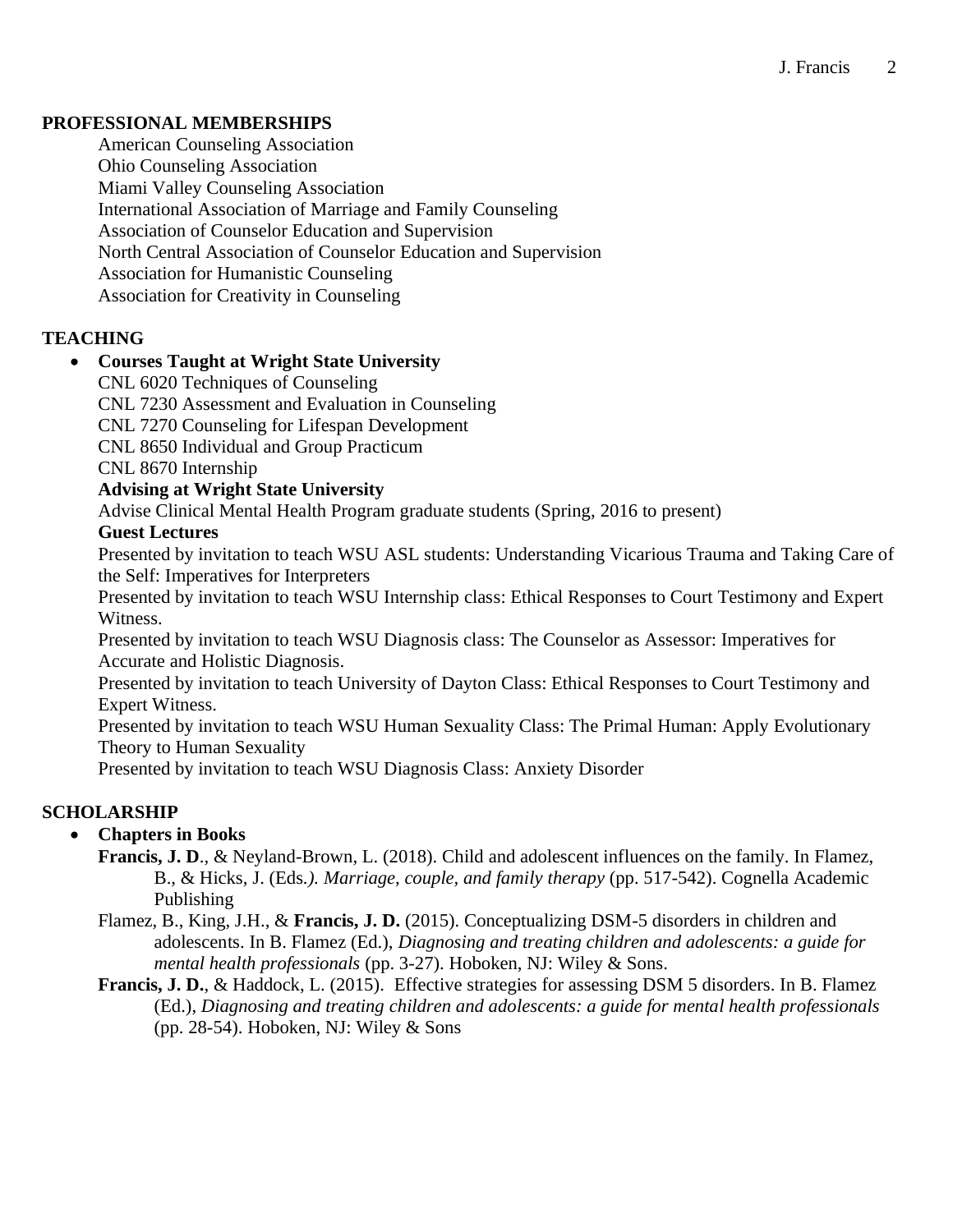# • **Refereed Articles**

- Neyland-Brown, L., **Francis, J. D**., & Burns, G. (2019). An Exploration of Role Responsibilities, Time Commitments, and Counseling Activities of Ohio Licensed School Counselors. *Journal of Counselor Practice* (R)
- Oswald, G., **Francis, J. D**., (2018). Behavioral and Physiological Interventions for Anxiety and Depression: An Overview of Non-Traditional Methods. *The Journal for Creativity in Counseling* (R)
- **Francis, J. D**., & Oswald, G. (2018). The Impact of Professional Counselor Competency and Ethical Complaints on Job Satisfaction in Court Testimony" in *The Journal of Forensic Vocational Analysis, 18*(1), 7-14. (R)
- **Francis, J. D**., Oswald, G., & Flamez, B. (2018). Reducing ethical complaints through Professional Counselor competency in court testimony. *The Family Journal, 1*(9), 64-72. (R)
- Stone, D. A., Conteh, J. A., & **Francis, J. D**. (2017). Therapeutic factors and psychological concepts in Alcoholics Anonymous. *Journal of Counselor Practice 8*(2), 120-136. (R)
- Flamez, B, Mark, C., **Francis, J. D**., Ordway, A., Moore, M. (2017). Counselor competency in divorce and disputes in military families. *Journal of Military and Government Affairs, 5*(1), 38-59. (R)
- Moore, R., Ordway, A., & **Francis, J. D**. (2013). The tug-of-war child: counseling children involved in high conflict divorce. *ACA VISTAS, 43*. (R)

# • **Scholarship Under Review**

Lorson, K., Lawrence, J., Neyland-Brown, L., Huber, M., & Francis, J. (2019). *The opioid crisis and the role of the health and physical education teacher.* Submitted to the Journal of Physical Education, Recreation, and Dance.

## • **Refereed Conference Presentations**

- Fortson, S., & Francis, J. (2020). *Getting Families Unplugged and Engaged*. Presented to the International Association of Marriage and Family Counseling World Conference. New Orleans, LA.
- Francis, J. (2019). *Primal Mental Health: Applying Pragmatic Evolutionary Theory to Modern Counseling*. Presented to the All-Ohio Counselors Conference. Columbus, Oh.
- Francis, J., & Flamez, B. (2019). *Reducing Ethical Complaints Through Professional Counselor Competency in Court Testimony.* Poster presented at the American Counseling Association National Conference, New Orleans, LA.
- Francis, J., & Neyland-Brown, L. (2018). *Trapped: Addictions in K-12 Setting.* Presented at the All-Ohio Counselors Conference, Columbus, Oh.
- Tromski-Klingshirn, D., & Francis J. (2018). *Collaboration with the Court: Inviting and Including Them into the Counseling Process*. Presented at the American Counseling Association National Conference, Atlanta, Ga.
- Neyland-Brown, L., & Francis, J. D. (2017). School Counselor Where Art Thou: The Underutilized School Counselor Amidst a Mental Health Crisis. Presented at the All-Ohio Counselors Conference, Columbus, Oh.
- Francis, J., Adams, N., Madigan, N. (2016). Collateral Damage: Helping Family Members Through the Ravages of Heroin Addiction. Presented at the All-Ohio Counselors Conference, Columbus, Oh.
- Francis, J. (2015). *Understanding High Conflict Divorce from a Humanistic Perspective*. Educational session presented at the Association for Humanistic Counseling National Conference, Cleveland, Oh.
- Flamez, B., Francis, J., Mark, C., Ordway, A., Hall, F., & Mayfield, M. (2015). *Counselor*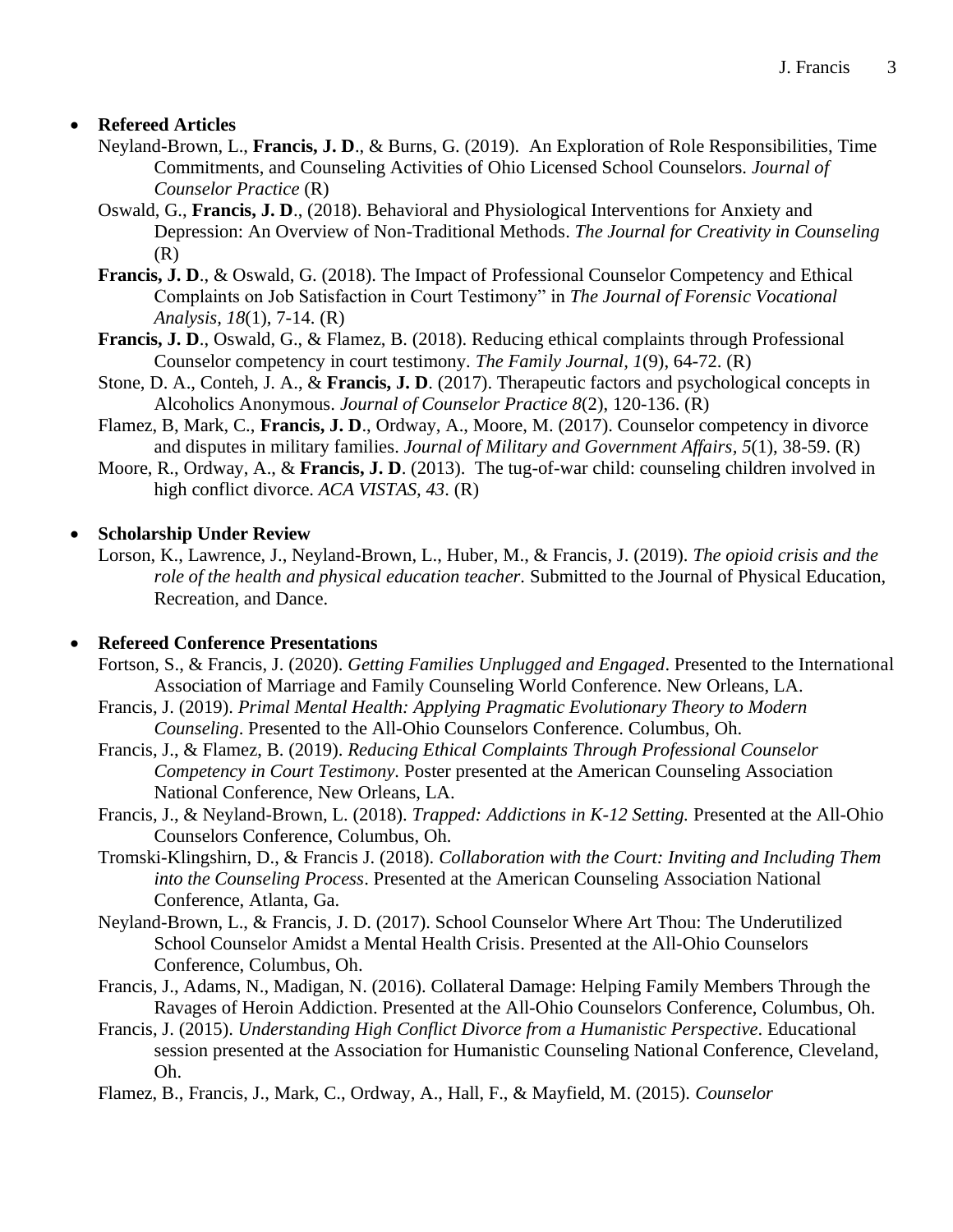*Competency in Divorce and Disputes with Military Families*. Poster session presented at the American Counseling Association National Conference. Orlando, FL.

- Francis, J., Tanner, J. (2014). *Counselor Competency in Child-Custody Related Court Opinion and Testimony*. Educational session presented at the All-Ohio Counselors Conference. Columbus, Oh.
- Francis, J., & Parlin, A. (2014). Marijuana 101: *What Counselors Need to Know About this Evolving Substance*. Educational session presented at the All-Ohio Counselors Conference. Columbus, Oh.
- Francis, J., Ordway, A., & Flamez, B. (2014). *An Assessment of Professional Counselor Competency in Child Custody and Court Testimony Cases*. Roundtable discussion presented at the Association for Assessment and Research in Counseling Conference. Moline, Ill.
- Francis, J., Demmitt, A. (2014). *Preparing Professional Counselors for Involvement in Child Custody Disputes*. Educational session presented at the North Central Association for Counselor Education and Supervision Conference. St. Louis, MO
- Flamez, B., Francis, J., Ordway, A, & Perepiczka, M. (2013) *Welcome to the Jungle: Navigating through the Ethical Maze of High Conflict Divorce*. Presented at the American Counseling Association Conference. Cincinnati, Ohio.
- Moore, R., Ordway, A, & Francis, J. (2013). *The Tug of War Child: A Creative Approach to Treating Children Involved in High Conflict Divorces and Custody Disputes*. Presented at the American Counseling Association Conference. Cincinnati, Oh.
- Francis, J., Ordway, A., Flamez, B., Perepiczka, M., & Cavazos-Vela, J. (2013). *The Volatile World of High Conflict Divorce: The Counselor Educator's Role in this Ethical Maze*. Presented at the Association for Counselor Education and Supervision. Denver, CO.
- Scott, S., Francis, J., & McDonald, E. (2013) *"I'm a Counselor Not a Writer:" Bridging Counseling Skills and Writing in Counselor Education*. Presented at the Association for Counselor Education and Supervision. Denver, CO.
- Francis, J. (2012). *Jumping into the Vortex: The Counselor's Role in High Conflict Divorce*. Presented at the All Ohio Counselor Conference, Columbus, Oh.
- Moore, R, Ordway, A., & Francis, J. (2012). *Creative Interventions for the Treatment of Parental Alienation*. Presented at the Association for Family and Conciliation Courts Annual Conference, Chicago, Ill.
- Moore, R., Ordway, A., & Francis, J. (2012). *The Tug-O-War Child: Creative Approaches in Treating Parental Alienation.* Presented at the Association for Creativity in Counseling Annual Conference. Memphis, Tn.
- Francis, J. (2010). *Should I be Scared of this Subpoena: The Role of the Counselor as Expert Witness*. Presented at the All Ohio Counselor Conference, Columbus, Oh.
- Francis, J., & Demmitt, A. (2008). *Addictions Counseling in the 21st Century: A New Model for a Changing World*. Presented at the All Ohio Counselor Conference, Columbus
- Wilson, F.R., & Francis, J. (2001). *To Nurture or to Judge: A Values Clarification Exercise for Counselor Education.* Presented at the North Central Association of Counselor Education and Supervision Conference. Chicago, Ill.
- Tang, M., Bluemlien, J., Rosen, C., & Francis, J. (2001). *Dissertation Procrastination: The Lived Experiences of ABD Students*. Presented at the North Central Association of Counselor Education and Supervision Conference. Chicago, Ill.

## • **Invited Presentations**

Francis, J. (2020). *Self-Care and Wellness for Law Enforcement: The Antidote for Stress and Burnout*. (16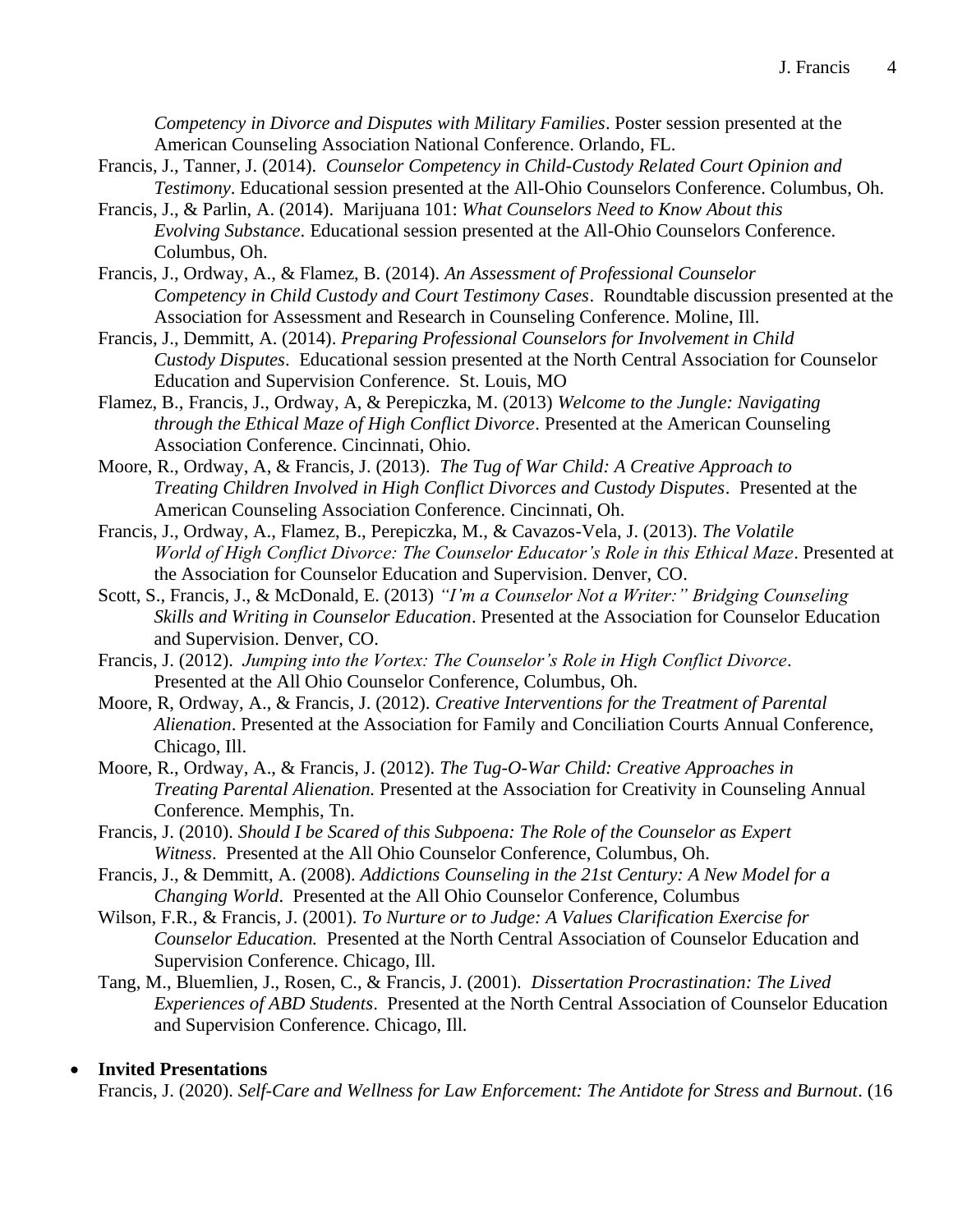sessions) Presented to Dayton Police Department Mental Health Training. Dayton, Oh.

- Francis, J. (2020). *Stress and Wellness in the Workplace*. Presented to Superior Aluminum Products Safety Meeting. Russia, Oh.
- Francis, J. (2020). *Process Addictions: Emerging Models for a Changing World*. Presented to Waybridge Counseling Services (CEU Approved). Cincinnati, Oh.
- Francis, J. (2020). *Stress and Wellness in the Workplace*. Presented to the Darke County Safety Council. Greenville, Oh.
- Francis, J., & Hill, T. (2019). *Modern Counseling in the Digital World: Telehealth, Ethics, Supervision, and the Future of the Counseling Field*. Presented to WSU Alumni and MVCA members (CEU Training). Dayton, Oh.
- Francis, J. (2019). *The Digital Jungle: Mental Wellness with Youth and Technology*. Presented to Hardin-Houston School District parents (Open Invitation). Houston, Oh.
- Francis, J., Dolph, K., & Grierson, N. (2019). The Digital Jungle: Mental Wellness with Youth and Technology. Presented to Hardin-Houston School District Staff. Houston, Oh.
- Cosnowsky, A., Huber, M., & Francis, J. (2019). *The Opioid Epidemic: How Can Rabbis Help?* Presented to the 130th Annual Convention of the Central Conference of American Rabbis, Cincinnati, Oh.
- Francis, J. (2018). *Wellness and Self-Care Early in Your Counseling Career*. Presented to WSU Alumni Training, Dayton, Oh.
- Neyland-Brown, L, & Francis, J. (2018). *Teacher Wellness: Avoiding Burnout and Taking Care of the Self*. Presented to the Montgomery County Educational Services Center, Dayton, Oh.
- Francis, J. (2018). Wellness and Self Care in Clinical Supervision. Presented to the WSU Site Supervisor Training, Dayton, Oh.
- Francis, J. (2018) *Your Ethical Response to Subpoenas, Court Testimony, and Proper Documentation in Custody Matters.* Presented t the Community Training Collaborative Summer Series, Dayton, Oh.
- Francis, J. (2017). *Your Ethical Response to Subpoenas, Court Testimony, and Proper Documentation.*  Presented to South Community, Dayton, Oh
- Francis, J. (2017). *Successful Management of Anxiety and Depression with Parkinson's Disease.* Presented to Briarwood Village Parkinson's Support Group, Coldwater, Oh.
- Francis, J. (2017). *Successful Management of Anxiety and Depression with Parkinson's Disease.* Presented to Versailles Health Center's Power Over Parkinson's Community Group, Versailles, Oh.
- Francis, J. (2017). *Your Ethical Response to Subpoenas, Court Testimony, and Proper Documentation.*  Presented to the Miami Valley Counseling Association Ethics Training Series, Dayton, Oh.
- Francis, J. (2017). *The Primal Family: An Introduction to Evolutionary Factors on the Family System.*  Webinar presented to the International Association of Marriage and Family Counseling, monthly webinar series.
- Francis, J. (2016). *Stress Management 101: Practical Ways to Stay One Step Ahead.* Presented to Phelan Insurance Co. staff wellness luncheon, Versailles, Oh.
- Francis, J. (2016). *Avoiding Professional Burnout and Taking Care of the Self (Especially During Holidays [and post-election hangover])*. Presented to Wayne Healthcare Wellness Training, Greenville, Oh.
- Francis, J. (2016). *Conceptualizing High Conflict Divorce Through a Humanistic Lens.* Webinar presented to Walden University chapter of Chi Sigma Iota.
- Francis, J. (2016). *Understanding Vicarious Trauma and Taking Care of the Self: Imperatives for Interpreters.* Presented to Wright State University ASL class, Dayton, Oh.
- Francis, J., Demmitt, A., & Jung, J. (2016). *Your Ethical Response in Responding to Subpoenas, Court Testimony, and Proper Documentation.* Presented to New Creations Counseling Center Continuing Education Workshop, Tipp City, Oh.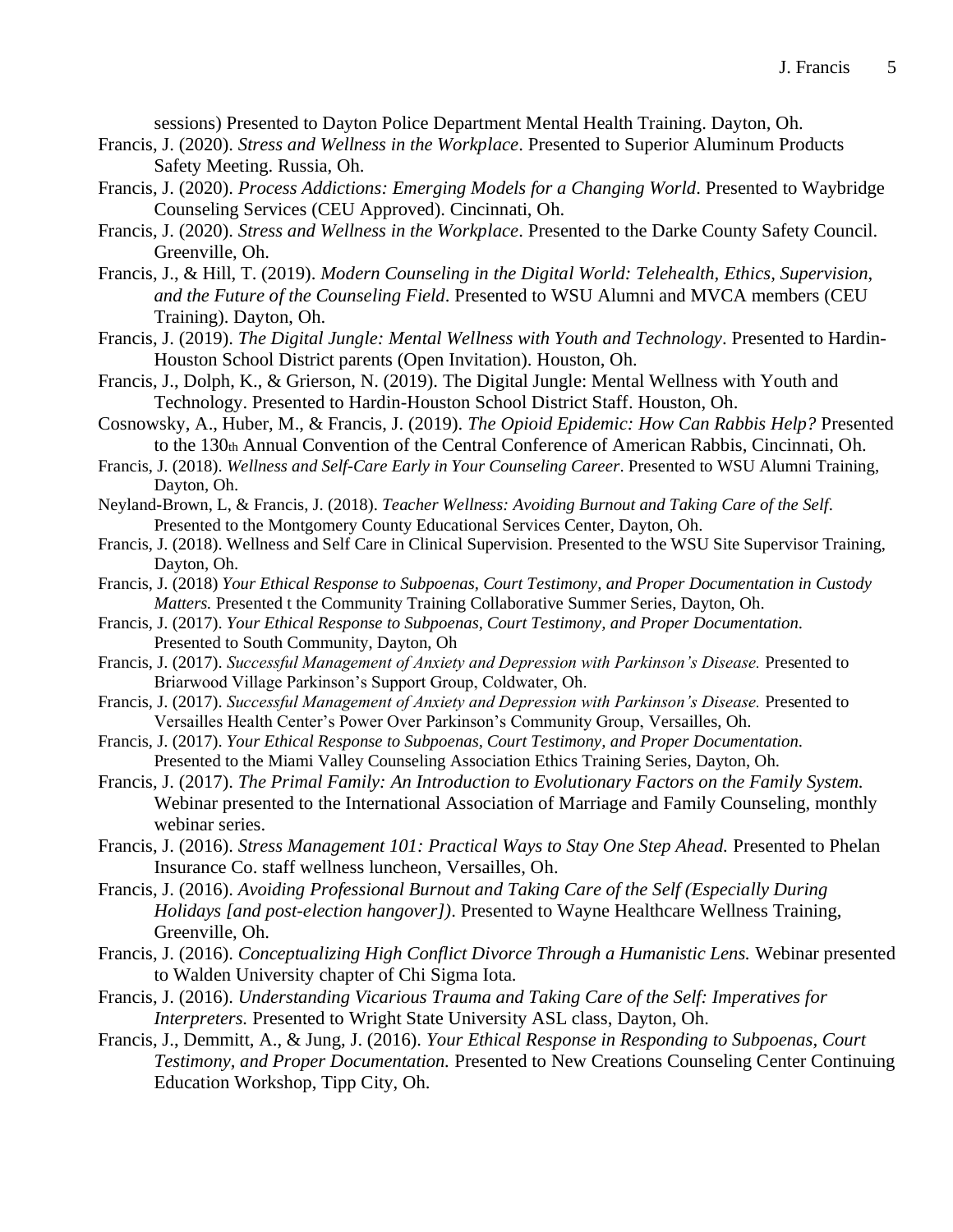- Francis, J. (2016). *Avoiding Professional Burnout and Compassion Fatigue for Teachers and School Personnel*. Presented to Versailles Local School staff, Versailles, Oh.
- Francis, J. (2016). *Important Legal and Ethical Issues in High Conflict Divorce and Court Testimony* Presented to University of Dayton Marriage and Family Counseling Class, Dayton, Oh.
- Francis, J. (2016). *Managing Stress to be the Best Parent You Can Be.* Presented to National Mother's Group, Russia, Oh.
- Francis, J. (2015). *Avoiding Professional Burnout and Taking Care of the Self*. Presented to Darke County Safety Council, Greenville, Oh.
- Parlin, A., & Francis, J. (2015). *Marijuana and Vocational Rehabilitation*. Presented to staff at Ikron, Inc., Cincinnati, Oh.
- Francis, J. (2014). The Impact of Trauma on Emotional, Behavioral, and Academic Issues in School Settings. Presented at Tri-County Educational Services Center administrative retreat. Columbus, Oh.
- Francis, J. (2014). *Oppositional Defiance and Related Disorders: Conceptualizing, Understanding, and Dealing.* Presented at the Collaborative Focus Training. Piqua, Oh.
- Francis, J. (2013). *DSM 5: Current Diagnostic Changes and Trends.* 4-part training series presented to the Miami County Recovery Council, Troy, Oh.
- Francis, J. (2013). *DSM 5: Diagnostic Changes and Trends Applied to Juveniles*. 4-part training series presented to the David L. Brown Youth Center, Troy, Oh.
- Francis, J. (2013). *Mental Health 101: What Teachers and School Personnel Need to Know About Current Issues and Disorders.* In service training presented to Botkins Local Schools staff, Botkins, Oh.
- Francis, J. (2012). *Helping the Helper: Avoiding Burnout and Taking Care of the Self.* In service training to Miami County Juvenile Court personnel. Troy, Oh.
- Moore, R., Ordway, A., & Francis, J. (2012) *Stuck in the Middle: Treating Children Involved in High Conflict Divorce.* Presented at Walden Online Workshops (WOW).
- Francis, J. (2010). *How to Discipline Your Children Without Screaming.* Presented to Nurturing Network, Fort Loramie, Oh.
- Francis, J. (2005). *Adoring Your Adolescent.* Presented to Child Care Choices Symposium, Piqua, Oh.
- Francis, J. (2004). *The Effects of Divorce of Children and Adolescents.* Presented to the University of Dayton Master's Counseling Program, Dayton, Oh.
- Francis, J. (2004). *The Use and Application of the Myers-Briggs Type Indicator.* Presented to the Shelby County Women's Club, Russia, Oh.
- Francis, J. (2002). *Trauma and the Ongoing Emotional Effects of September 11th.* Presented to the Miami County Kiwanas Club, Troy, Oh.
- Francis, J. (2001). *An Ecological Orientation for Change in Community Mental Health Centers.*  Presented at the University of Cincinnati Chi Sigma Iota Spring Symposium, Cincinnati, Oh.
- Francis, J. (2000). *What Makes a Good Supervisor?* Presented to the University of Cincinnati Social Work program, Cincinnati, Oh.

#### • **Grants Funded**

- Francis, J. D. *Lego League and Mental Health.* WSU's College of Education and Human Services Min-Grant. (October, 2016, \$1000.00).
- Lorson, K, Huber, M., Neyland-Brown, L., & Francis, J.D. HOPES Curriculum, Ohio Department of Education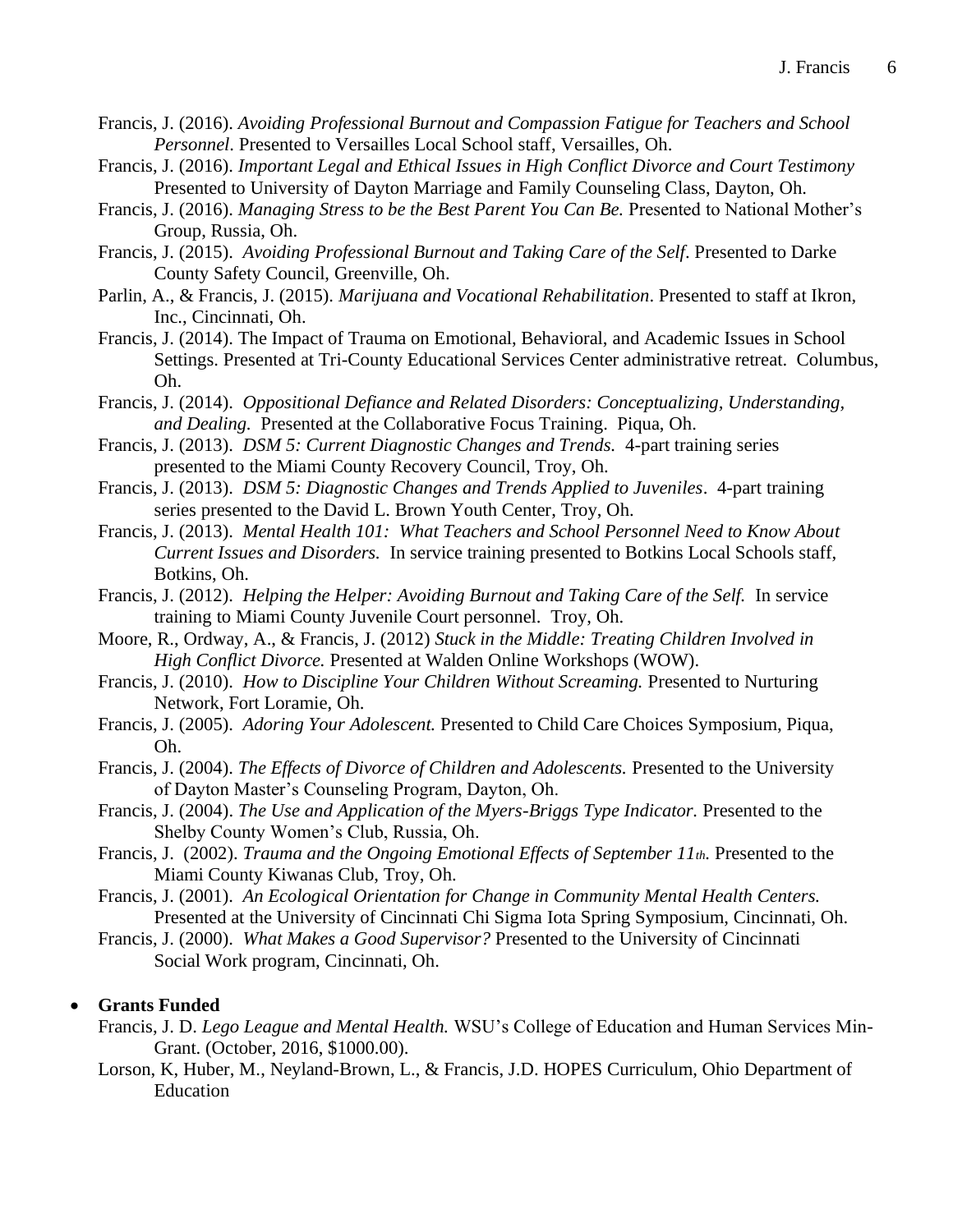# **SERVICE**

#### • **University Committees** Judicial Review Panel University Appeals Panel

# • **College Committees** CEHS Undergraduate Student Affairs Committee, Chair (2018/2019) CEHS Faculty Affairs Committee, Member, At-Large

## • **Ad Hoc Program Committees**

Recruitment and Retention Committee, Chair Alumni and Site Supervisor Trainings Committee

## • **Professional Service**

Committee Chair (2016-2018), International Association of Marriage and Family Counseling, Webinar **Committee** Committee Chair (2016-2017), Ohio Counseling Association, Graduate Student Committee

Journal Reviewer: Journal of Counselor Practice

## • **Community Service**

Elected Member of Local Board of Education, Russia Local Public School District Collaborated with Dayton Police Department on the development and implementation of an 8 hour mental health curriculum to serve all employees of the Dayton Police Department.

Presented by Invitation to the Grand Lake Health Systems: *Mental Wellness and Self-Care with Neurological Impairment: Staying Emotionally Healthy*.

Presented by invitation to the Montgomery County Educational Services Center: *Teacher Wellness: Avoiding Burnout and Taking Care of the Self.*

Presented by invitation to Phelan Insurance Group: *Wellness in the Digital Age: Finding Balance in a Plugged-In World.* 

Presented by invitation to the Wayne Healthcare Staff: *Avoiding Professional Burnout and Taking Care of the Self (Especially During Holidays [and post-election hangover])*

Presented by invitation to the Phelan Insurance Group staff: *Stress Management 101: Practical Ways to Stay One Step Ahead* 

Presented by invitation to New Creations Counseling Center Continuing Education Training Series: *Your Ethical Response in Responding to Subpoenas, Court Testimony, and Proper Documentation.*

Presented by invitation to the Versailles Local Schools Faculty: *Avoiding Professional Burnout and Compassion Fatigue to Teachers and School Personnel.*

Presented by invitation to the National Mothers Group: *Managing Stress to be the Best Parent You Can Be.* 

Presented by invitation to the Briarwood Village Parkinson's Support Group: *Successful Management of Anxiety and Depression with Parkinson's Disease*.

Presented by invitation to the Versailles Health Center's Power Over Parkinson's Community Group: *Successful Management of Anxiety and Depression with Parkinson's Disease.* 

Presented by invitation to the Miami Valley Counseling Association Ethics Training Series: *Your Ethical Response to Subpoenas, Court Testimony, and Proper Documentation.*